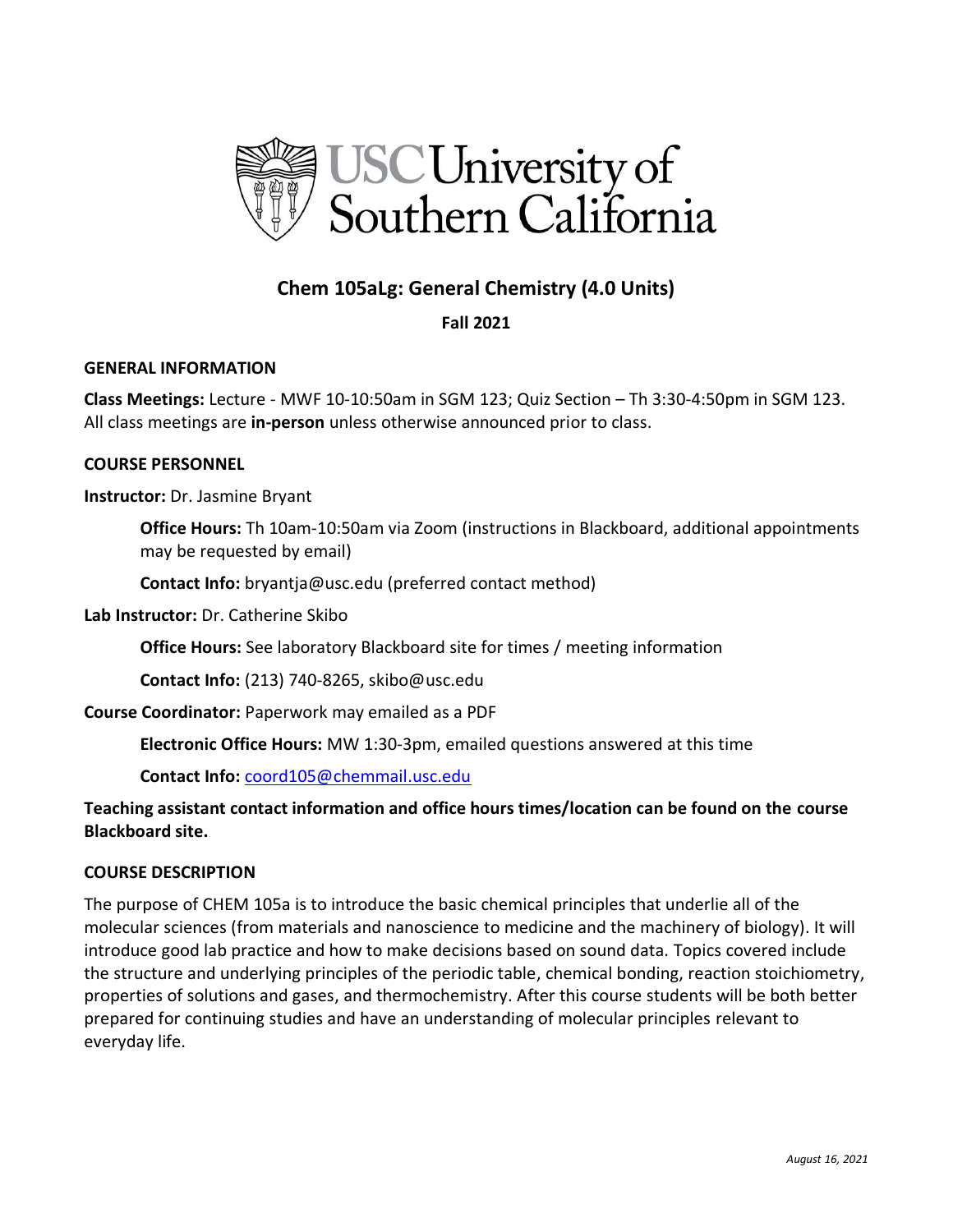# **LEARNING OBJECTIVES**

Students who successfully complete CHEM 105a will be able to:

- o Explain the chemical and physical behavior of matter based on modern atomic theory, quantum mechanics, and the resulting atomic periodicity.
- $\circ$  Describe the formation and energetics of chemical bonds based on electrostatic forces.
- o Describe and predict the structure of covalent and ionic compounds.
- $\circ$  Explain the properties of chemical molecules using bonding models, including hybridization and molecular orbital theory, with the understanding of their limitations.
- o Describe the physical and chemical changes taking place in chemical reactions at both the particulate and macroscopic levels.
- $\circ$  Recognize and classify acid-base, precipitation, and oxidation-reduction reactions.
- o Use balanced chemical equations to determine quantities of reactants and products.
- $\circ$  Explain the behavior of gas phase chemical systems at the particulate and macroscopic level using ideal gas behavior.
- o Explain the First and Second Laws of Thermodynamics in relation to chemical systems.
- $\circ$  Describe the energetics of a chemical system using the state function enthalpy.
- $\circ$  Explain macroscopic properties based on intermolecular forces within the chemical system.
- o Describe the structure and properties of the liquid and solid states, as well as phase changes, at the particulate and macroscopic levels.
- $\circ$  Explain the chemical, physical, and thermodynamic properties of solutions at the particulate and macroscopic level.
- $\circ$  Clearly define a problem and develop solutions for that problem including the use of central and auxiliary equations and conversion factors.
- o Apply the concepts listed above to explain and interpret empirical observations, particularly in the laboratory portion of the course.
- $\circ$  Prepare laboratory reports that include experimental procedures, data analysis, and scientific writing.

# **COURSE MATERIALS**

### **Required**

Textbook:

Chemistry: A Molecular Approach (5th edition) by Tro (package available in USC Bookstore includes for free the eText and Mastering Chemistry (MC not required); also available on Amazon).

Lab Manual: Chem 105a Laboratory Manual (purchasing information available once course begins)

Calculator (TI 30x IIS is the only allowed calculator in CHEM 105a & b)

# **Optional**

General Chemistry Study Guide by Bryant, J. (available in bookstore or on Amazon.com)

Solutions Manual for textbook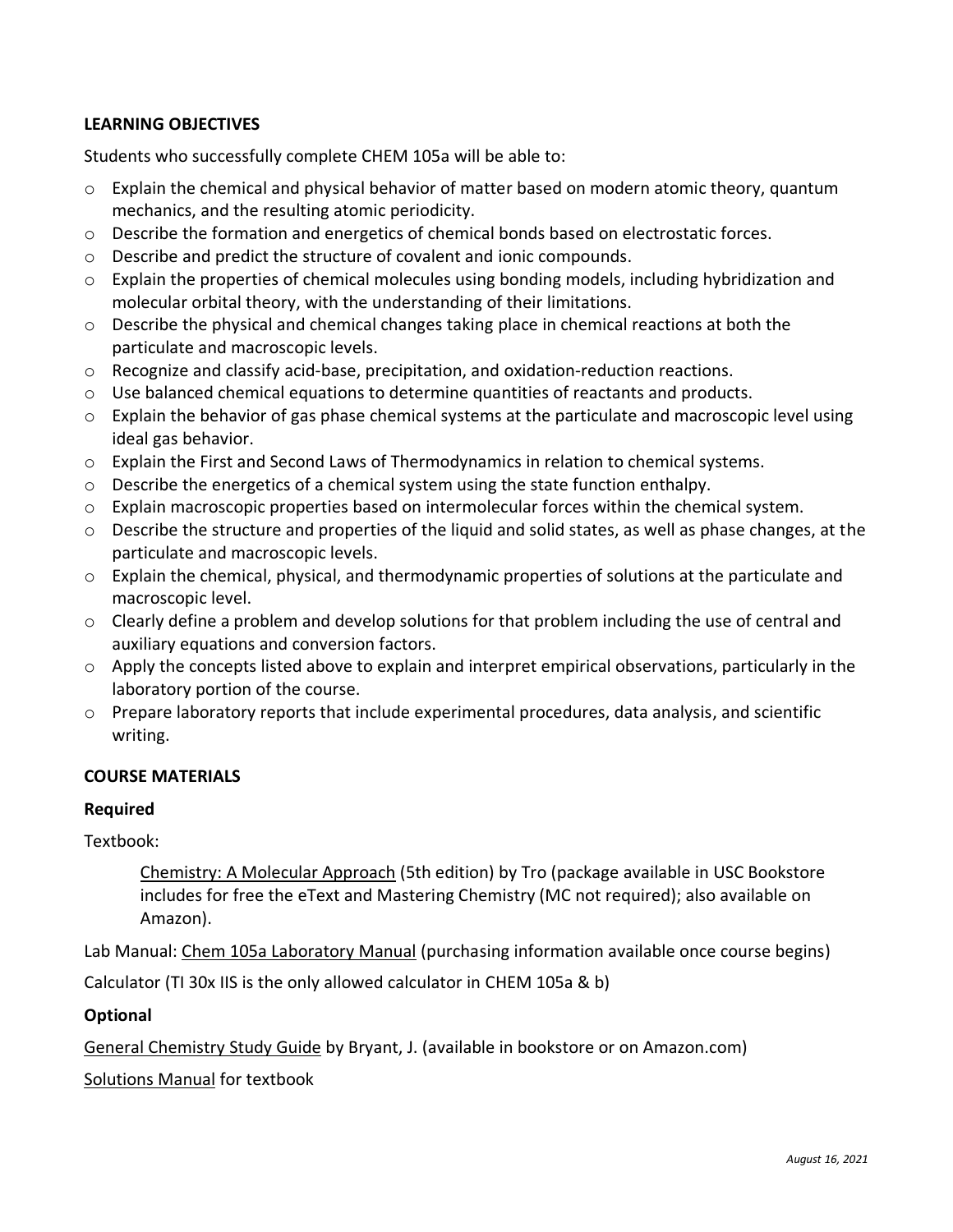# **DESCRIPTION AND ASSESSMENT OF ASSIGNMENTS**

Assignments in the course include quizzes, in-class work, laboratory reports, homework, and a final project.

## **Quizzes**

**Video Quizzes and Surveys:** Prior to each class you will be asked to watch a few short videos and complete a related quiz (or quizzes) on Blackboard. These videos and their quizzes will help you assess your understanding of the material. There are approximately 50 videos throughout the semester. You will earn 1 point for answering each question correctly, with multiple attempts allowed. Your top 45 scores will count toward your final grade. You will not earn points for submitting answers after the deadline. Please carefully note all due dates and times (found in Blackboard). There are no make-ups and no late submissions.

**Weekly Quizzes**: There will be a six quizzes during the semester (approximately every other week) and a final quiz worth two quizzes. These will test your understanding of the material covered in the class to that point. Quizzes will be held during the first 30-45 minutes of the weekly quiz section (Thursdays at 3:30pm in SGM 123). No make-up quizzes will be given. Your lowest quiz grade (except the final quiz) will be dropped. *A missed quiz will be counted as a zero towards your final grade and this will be the only score dropped*.

### **In-Class Work**

Class sessions will be used to reinforce the pre-lecture video content and give students practice solving problems. In-class work will be assigned and collected that day. Some in-class poll questions will be answered via PollEverywhere. You will need an internet-connected device in class each meeting.

### **Laboratory Reports**

Lab meets approximately ten times during the course. See the lab Blackboard site for information about lab requirements.

### **Homework**

**Practice Problems and Notes Page:** Each week you will submit an assignment with several practice problems along with a notes page that synthesizes and integrates your understanding of the week's material in a pictorial form using flowcharts, diagrams, and graphs – rather than text. In addition to implementing deep conceptual learning, this approach allows me to keep track of your learning and misconceptions on a weekly basis. Homework assignments are due on Wednesdays at 11:59pm, and submissions will be via Gradescope.

### **Final Project**

At the end of the semester you will be asked to construct a poster to communicate the main ideas of a topic of interest in the course. Create a poster related to one of the course learning objectives (listed above). Your poster should clearly define and explain the topic you are covering, give concise definitions of the important terms, describe important and relevant equations (if applicable), describe any data that could be collected in the lab to illustrate the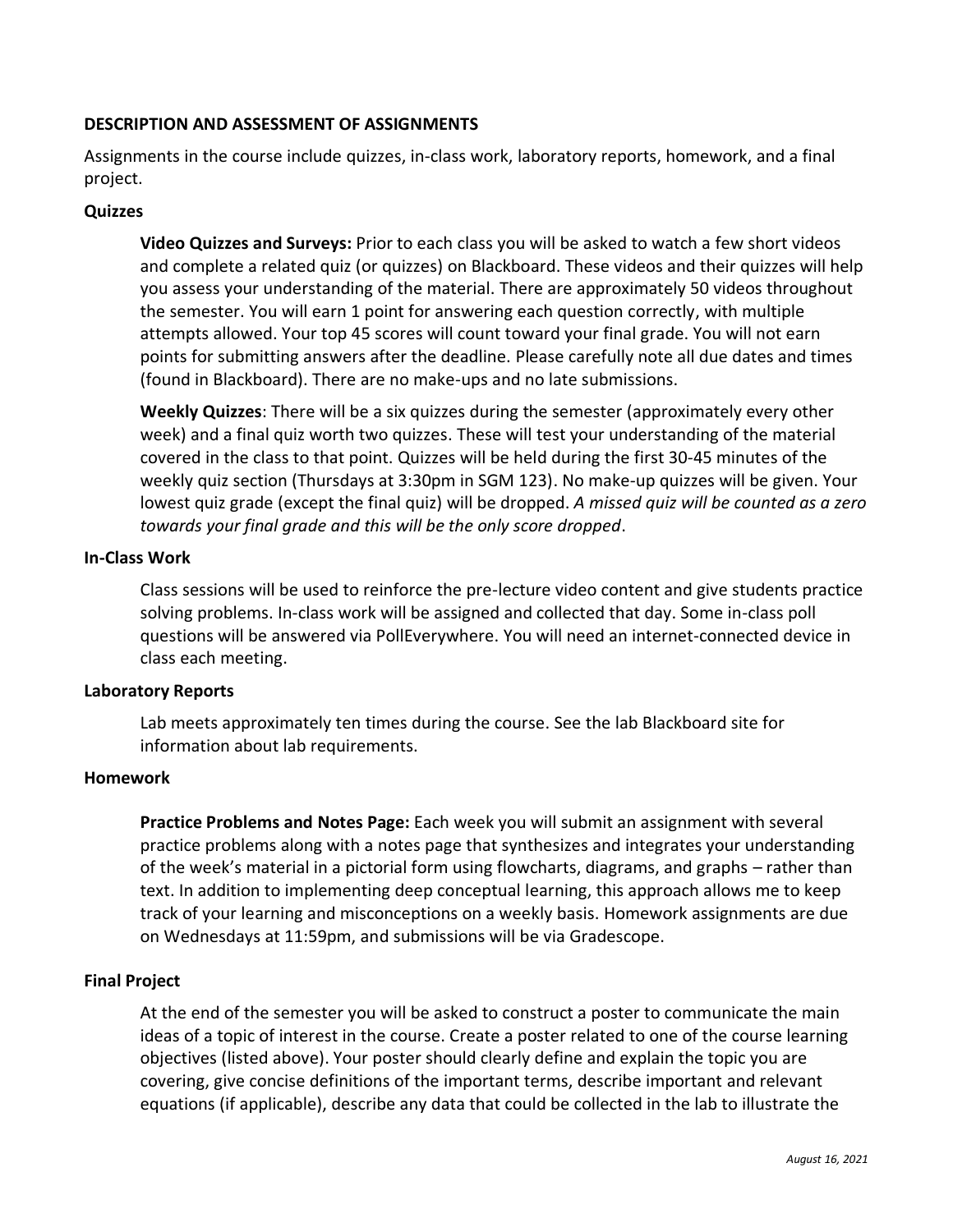concepts, and explain why the topic is important to the world outside of the chemistry class. Your poster will be graded on accuracy, relevancy, presentation, focus, organization, references, and style. This project is worth 10% of your overall grade in the course, with 1% of this based on peer evaluation participation. Final drafts are due for peer evaluation by 5pm on Sunday, November 29. Your final product is due no later than 11:59pm on Thursday, December 9.

# **Grading Breakdown**

Your grade will be determined according to the following distribution:

Weekly Quizzes (5) - 30% Video Quizzes (due before lecture) - 7% Homework - 10% Laboratory - 29% Final Project - 12% Final Quiz - 12%

To receive a passing grade, satisfactory work must be done in both lab and the lecture portions of the course. You are encouraged to check your grades on the Chem 105a website.

# **Grading Scale**

Course final grades will be determined using the following scale:

| Grade (%) |           |
|-----------|-----------|
| А         | 93-100    |
| А-        | 90-92.9   |
| B+        | 87-89.9   |
| B         | 83-86.9   |
| B-        | 80-82.9   |
| C+        | 77-79.9   |
| C         | 73-76.9   |
| C-        | 70-72.9   |
| D+        | 67-69.9   |
| D         | 63-66.9   |
| D-        | 60-62.9   |
| F         | Below 60% |

We do our best to inform you on your progress in the course by assigning an approximate letter grade at the end of the third week. This is based on your performance in the course to date. Note: this advisory letter is no guarantee of your final grade. Final grades are assigned using the grading scale, above. You are encouraged to check your scores often in Blackboard.

# **OTHER COURSE INFORMATION**

### **Course Notes**

Lecture notes will be available on the course website.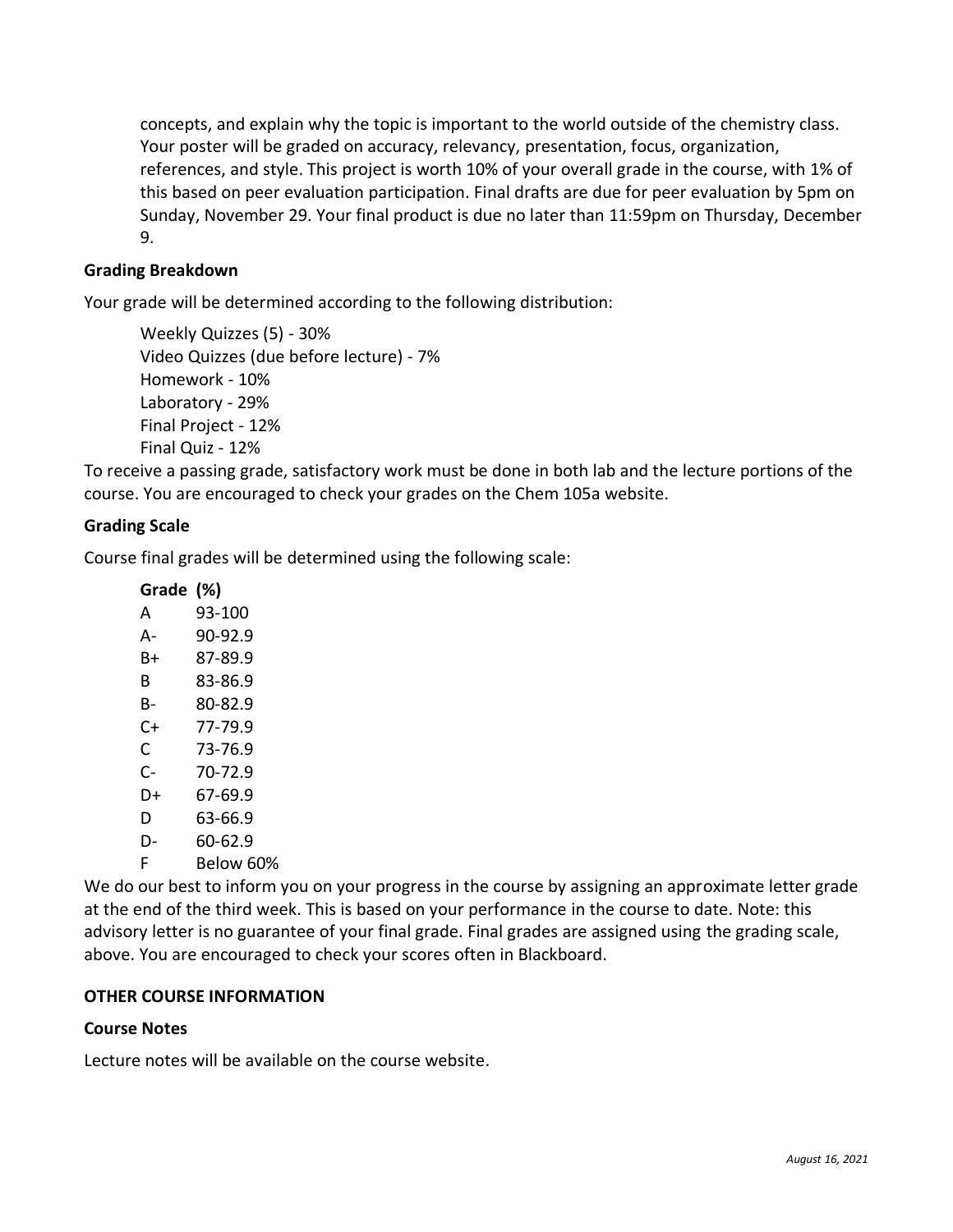# **Office Hours**

You are strongly encouraged to see any TA during their office hours, not just your own. Office hours (via Zoom) for all TAs will be posted on the class website.

### **Grading Timeline**

Graded labs will be returned one week after they are submitted. All other graded work will be available for review on Blackboard within 48 hours of the due date with the exception of the final project, which will take more time. You can view your grades at any time on the Blackboard site.

### **Your Rights and Responsibilities**

As a member of this course, you, the student, have the right to fair and equitable grading. Every effort will be made to grade assignments consistently, quickly, and with some amount of helpful feedback. If an error in grading is made, you are allowed to ask for a regrade of the assignment, in which we will take a more careful look at your work to make sure it was graded according to the grading rubric. In courses with multiple sections, every effort will be made to communicate and coordinate across sections to avoid large difference in grading outcomes. You further have the right to ask for help in the course. Office hours are times set aside by course instructors and teaching assistants to meet with you, individually or in groups, to answer questions and help with issues throughout the semester. While attendance at office hours is optional, you are highly encouraged to attend if you have questions or concerns. Private, one-on-one appointments are also available for more confidential discussions.

Your opportunity to learn the course material is our primary goal. We agree to help you achieve mastery of the material in exchange for your agreement to make a good-faith effort to learn it. This means that all work submitted in this course must be your own. You may not use outside sources for answers to assignments (for example, pre-lab questions, lab reports, quiz questions, homework assignments, etc.). While you may collaborate with others on laboratory work and homework assignments, work must be in your own words and reflect your good-faith efforts. It is never acceptable to use outside "tutors" or others to furnish answers for you (for example, you may not consult Chegg.com, reddit, CourseHero, etc. or hire others to complete assignments for you). If you have not done so already, please familiarize yourself with the discussion of plagiarism and other forms of academic dishonesty in SCampus in Part B, Section 11, "Behavior Violating University Standards" [policy.usc.edu/scampus-part-b](https://policy.usc.edu/scampus-part-b/). See additional information in SCampus and university policies on scientific misconduct, [policy.usc.edu/scientific-misconduct](http://policy.usc.edu/scientific-misconduct). The posting of course materials (including Zoom recordings, quiz questions or answers, workbook content, lab reports or quizzes, or any other courserelated content) to ANY internet site is strictly prohibited. Seeking outside help during weekly quizzes is a violation of the USC Honor Code. Posting of course material is a violation of US copyright law and the USC Student Conduct Code.

# **COVID-19 Policy**

Students are expected to comply with all aspects of USC's COVID-19 policy. Failure to do so may result in removal from the class and referral to Student Judicial Affairs and Community Standards.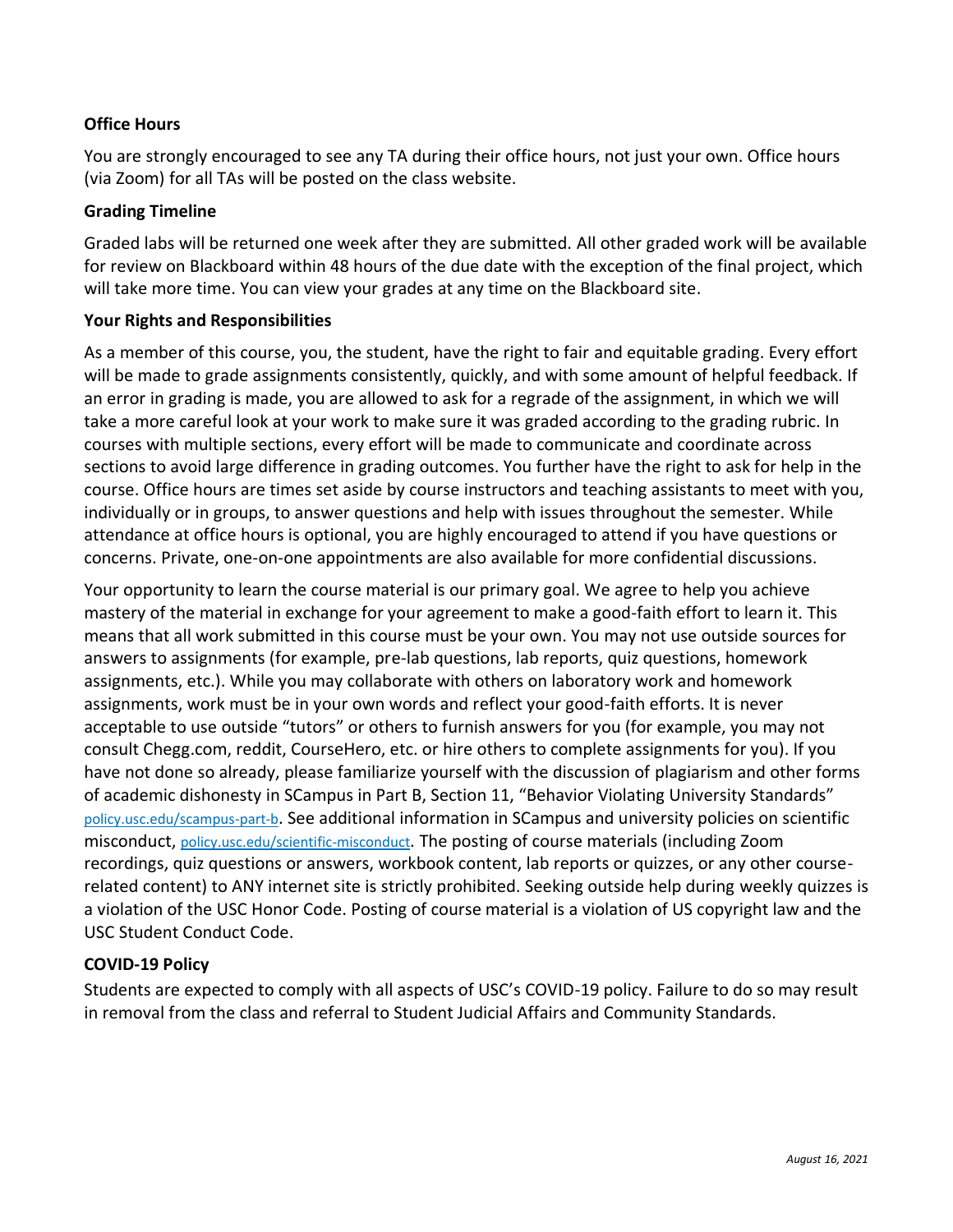# **Course Schedule: A Weekly Breakdown (Tentative – changes will be announced in lecture or on Blackboard)**

|                             | <b>Topics</b>                                                                                                                       | <b>Readings</b>                                 | Quizzes and Assignments Due This Week            |
|-----------------------------|-------------------------------------------------------------------------------------------------------------------------------------|-------------------------------------------------|--------------------------------------------------|
| Week 1<br>Aug 23-29         | M: Course Intro<br>W: Measurement and Units; Subatomic<br>Particles; Electromagnetic Radiation & Light<br>F: The Nature of Light    | $1.6 - 1.9; 2.6; 8.2$                           | Intro surveys and quizzes                        |
| Week 2<br>Aug 30-<br>Sept 5 | M: Bohr Model<br>W: Electrons as Waves; Orbitals<br>F: Electron Configuration; Periodic Table                                       | 8.3<br>$8.4 - 8.6$<br>$9.3 - 9.4; 2.7$          | Video Quizzes<br>HW 1 (9/1)                      |
| Week 3<br>Sept 6 -<br>12    | M: Holiday<br>W: Periodic Trends<br>F: Representing Compounds; Naming Ionic &<br>Covalent Compounds                                 | $9.5 - 9.9$<br>3.3-3.6; 10.2-<br>10.3           | Video Quizzes<br>HW 2 (9/8)<br>Quiz 1 (9/9)      |
| Week 4<br>Sept 13-<br>19    | M: Bonding; Lewis Dot Structures<br>W: Electronegativity & Polarity; Resonance &<br>Formal Charge; Octet Exceptions<br>F: VSEPR     | 10.4-10.5, 10.7<br>10.6, 10.8-10.9<br>11.2-11.4 | Video Quizzes<br>HW 3 (9/15)                     |
| Week 5<br>Sept 20-<br>26    | M: Polar Molecules<br>W: Hybridization<br>F: Molecular Orbital Theory                                                               | 11.5<br>11.6-11.7<br>11.8                       | Video Quizzes<br>HW 4 (9/22)<br>Quiz 2 (9/23)    |
| Week 6<br>Sept 27-<br>Oct 3 | M: Atomic & Molar Mass<br>W: Percent Composition; Elemental Analysis<br>F: Balancing Reactions; Stoichiometry                       | $2.8 - 2.9$<br>$3.8 - 3.10$<br>$4.2 - 4.3$      | Video Quizzes<br>HW 5 (9/29)                     |
| Week 7<br>Oct 4-10          | M: Limiting Reactants & Yield<br>W: Solutions and Concentration; Electrolytes<br>F: Precipitation & Solubility; Net Ionic Equations | 4.4<br>$5.2 - 5.6$<br>$5.4 - 5.6$               | Video Quizzes<br>HW 6 (10/6)<br>Quiz 3 (10/7)    |
| Week 8<br>Oct 11-17         | M: Acids & Bases<br>W: Oxidation States; Redox Reactions<br>F: Fall Break                                                           | 5.7<br>5.9                                      | Video Quizzes<br>HW 7 (10/13)                    |
| Week 9<br>Oct 18-24         | M: Gas Pressure & Gas Laws<br>W: Gas Density; Partial Pressure<br>F: Kinetic Molecular Theory; Real Gases                           | $6.2 - 6.4$<br>$6.5 - 6.6$<br>$6.7 - 6.8$       | Video Quizzes<br>Quiz 4 (10/21)                  |
| Week 10<br>Oct 25-31        | M: Energy & Thermodynamics; Heat & Work<br>W: Heat Capacity<br>F: Enthalpy; Calorimetry                                             | $7.2 - 7.4$<br>7.4<br>$7.5 - 7.7$               | Video Quizzes<br>HW 8 (10/27)                    |
| Week 11<br>Nov 1-7          | M: Hess's Law<br>W: Lattice Energy<br>F: Bond Energy                                                                                | $7.8 - 7.9$<br>10.4<br>10.10                    | Video Quizzes<br>HW 9 (11/3)<br>Quiz 5 (11/4)    |
| Week 12<br>Nov 8-14         | M: Intermolecular Forces<br>W: Phase Changes<br>F: Vapor Pressure and Phase Changes                                                 | 12.2-12.4<br>12.6-12.7<br>12.5                  | Video Quizzes<br>HW 10 (11/10)                   |
| Week 13<br>Nov 15-21        | M: Phase Diagrams<br>W: Solutions & Solubility<br>F: Gas Solubility; Concentration                                                  | 12.8<br>14.2<br>14.3-14.5                       | Video Quizzes<br>HW 11 (11/17)<br>Quiz 6 (11/18) |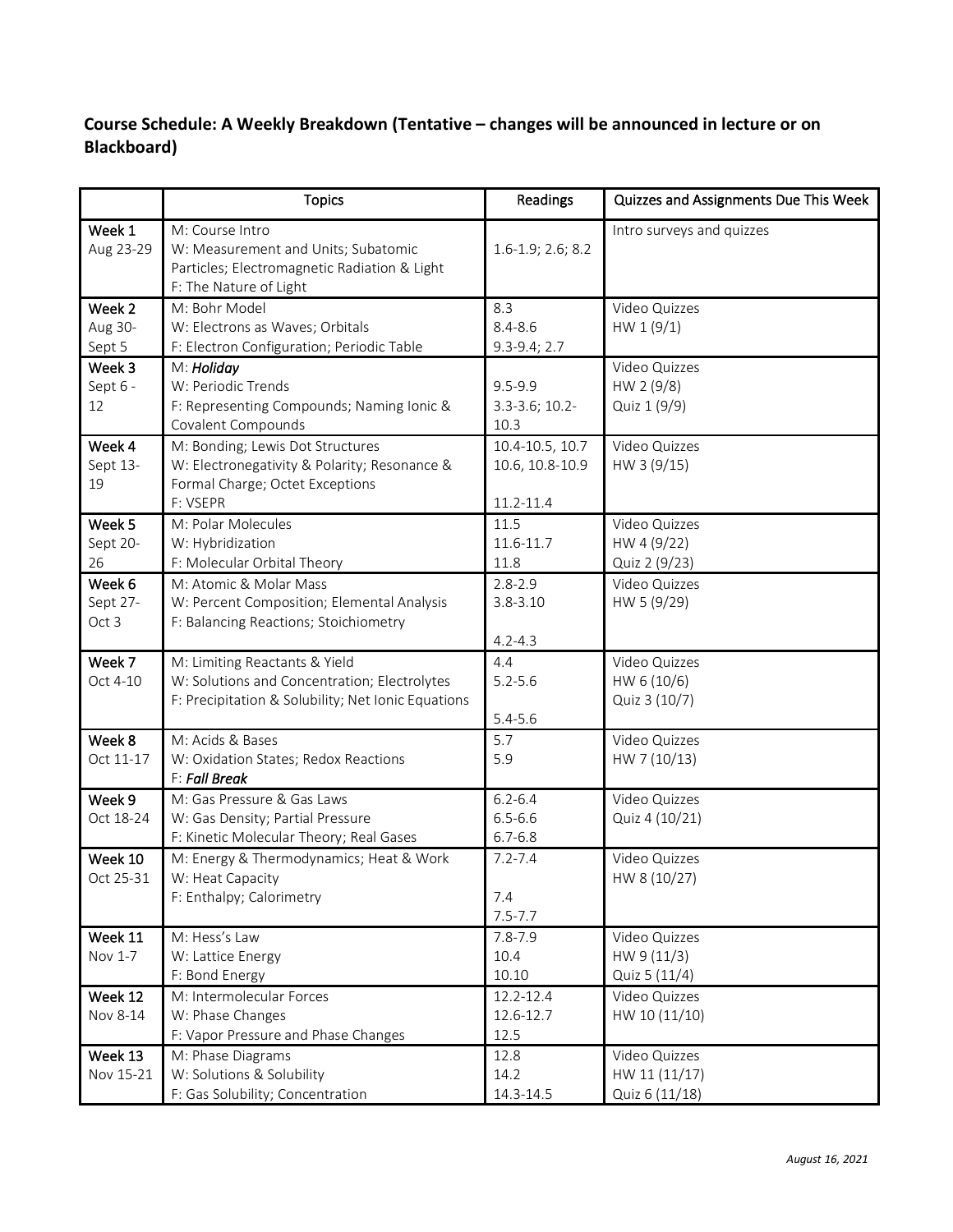| Week 14   | M: Final Project Work (No Class)                  |           |                                      |  |  |
|-----------|---------------------------------------------------|-----------|--------------------------------------|--|--|
| Nov 22-28 | <b>Thanksgiving Break</b>                         |           |                                      |  |  |
| Week 15   | M: Colligative Properties; Colloids               | 14.6-14.7 | Video Quizzes                        |  |  |
| Nov 29-   | W: Course Wrap-Up                                 |           | HW 12 (12/1)                         |  |  |
| Dec 5     | F: Final Project Work (No Class)                  |           | Final Project Draft Due for Peer     |  |  |
|           |                                                   |           | Evaluation (11/29, 11:59pm)          |  |  |
|           |                                                   |           | Peer Evaluations Due (12/2, 11:59pm) |  |  |
|           | FINAL QUIZ: Thursday, Dec. 9, 8-10am              |           |                                      |  |  |
|           | FINAL PROJECT: Due by 11:59pm on Thursday, Dec. 9 |           |                                      |  |  |

### **Statement on Academic Conduct and Support Systems**

#### **Academic Conduct:**

Plagiarism – presenting someone else's ideas as your own, either verbatim or recast in your own words – is a serious academic offense with serious consequences. Please familiarize yourself with the discussion of plagiarism in SCampus in Part B, Section 11, "Behavior Violating University Standards" [policy.usc.edu/scampus-part-b.](https://policy.usc.edu/scampus-part-b/) Other forms of academic dishonesty are equally unacceptable. See additional information in SCampus and university policies on scientific misconduct, [policy.usc.edu/scientific-misconduct.](http://policy.usc.edu/scientific-misconduct)

#### **Support Systems:**

*Counseling and Mental Health - (213) 740-9355 – 24/7 on call*

#### [studenthealth.usc.edu/counseling](https://studenthealth.usc.edu/counseling/)

Free and confidential mental health treatment for students, including short-term psychotherapy, group counseling, stress fitness workshops, and crisis intervention.

*National Suicide Prevention Lifeline - 1 (800) 273-8255 – 24/7 on call*

### [suicidepreventionlifeline.org](http://www.suicidepreventionlifeline.org/)

Free and confidential emotional support to people in suicidal crisis or emotional distress 24 hours a day, 7 days a week.

*Relationship and Sexual Violence Prevention and Services (RSVP) - (213) 740-9355(WELL), press "0" after hours – 24/7 on call*

#### [studenthealth.usc.edu/sexual-assault](https://studenthealth.usc.edu/sexual-assault/)

Free and confidential therapy services, workshops, and training for situations related to gender-based harm.

*Office of Equity and Diversity (OED)- (213) 740-5086 | Title IX – (213) 821-8298*

#### [equity.usc.edu,](https://equity.usc.edu/) [titleix.usc.edu](http://titleix.usc.edu/)

Information about how to get help or help someone affected by harassment or discrimination, rights of protected classes, reporting options, and additional resources for students, faculty, staff, visitors, and applicants. The university prohibits discrimination or harassment based on the following *protected characteristics*: race, color, national origin, ancestry, religion, sex, gender, gender identity, gender expression, sexual orientation, age, physical disability, medical condition, mental disability, marital status, pregnancy, veteran status, genetic information, and any other characteristic which may be specified in applicable laws and governmental regulations. The university also prohibits sexual assault, non-consensual sexual contact, sexual misconduct, intimate partner violence, stalking, malicious dissuasion, retaliation, and violation of interim measures.

*Reporting Incidents of Bias or Harassment - (213) 740-5086 or (213) 821-8298*

[usc-advocate.symplicity.com/care\\_report](https://usc-advocate.symplicity.com/care_report/)